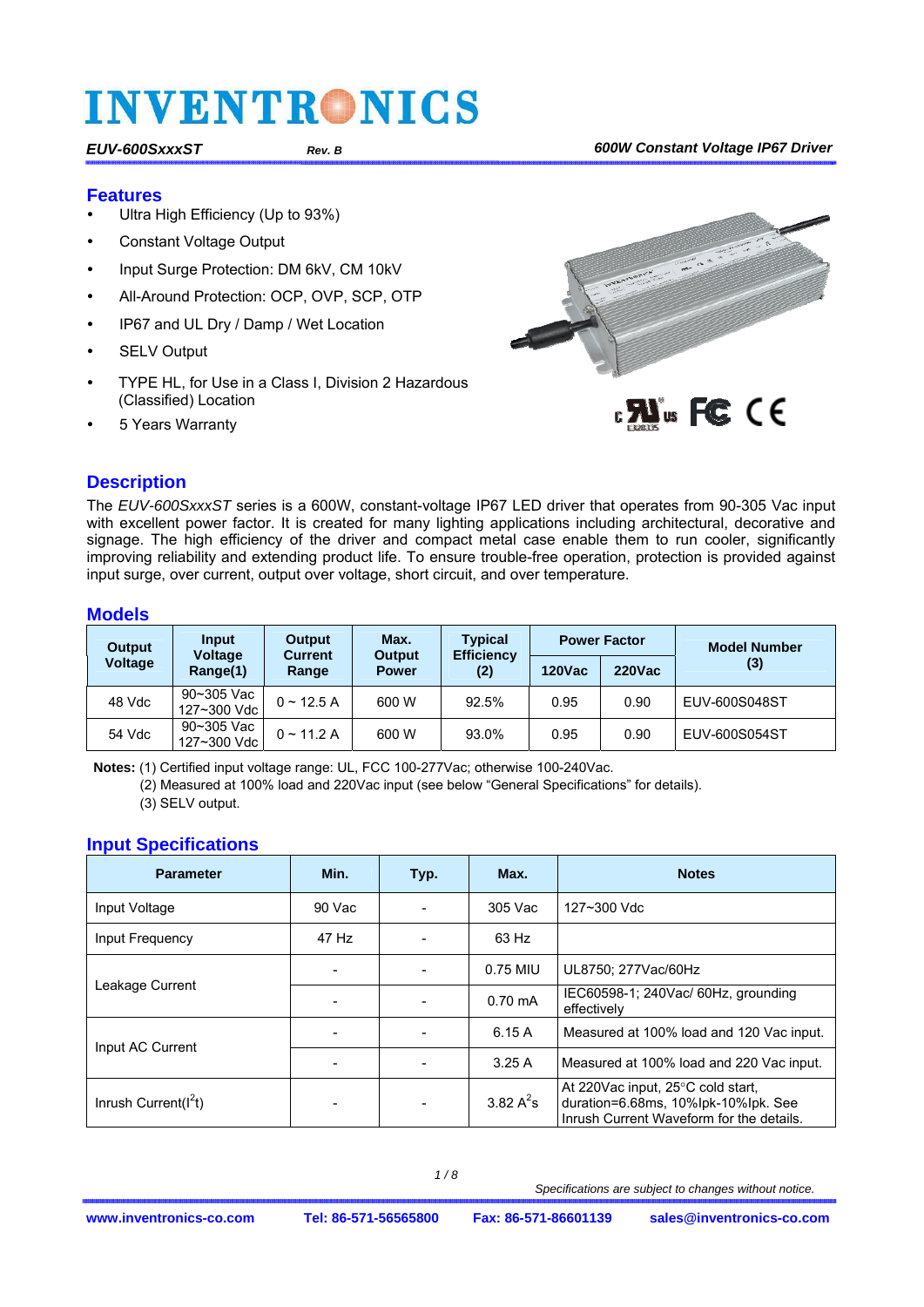#### **Input Specifications (Continued)**

| <b>Parameter</b> | Min. | Typ. | Max. | <b>Notes</b>                                           |
|------------------|------|------|------|--------------------------------------------------------|
| PF               | 0.90 |      | -    | At 100-277 Vac, 50-60Hz, 60%-100% load                 |
| <b>THD</b>       | -    |      | 20%  | $(360 - 600W)$                                         |
| <b>THD</b>       | -    |      | 10%  | At 220-240Vac, 50-60Hz, 75%-100%load<br>$(450 - 600W)$ |

#### **Output Specifications**

| <b>Parameter</b>                         |                            | Min.        | Typ.         | Max.            | <b>Notes</b>                                                                                                                                                                |
|------------------------------------------|----------------------------|-------------|--------------|-----------------|-----------------------------------------------------------------------------------------------------------------------------------------------------------------------------|
| <b>Output Voltage Tolerance</b>          |                            | $-2.5\%$ Vo |              | $2.5\%$ Vo      | At 100% load condition                                                                                                                                                      |
| Output Voltage Ripple<br>$(pk-pk)$       |                            |             |              | $2\%$ Vo        | At 0% - 100% load condition. Measured by<br>20 MHz bandwidth oscilloscope and the<br>output paralleled a 0.1 µF ceramic<br>capacitor and a 10 µF electrolytic<br>capacitor. |
| Output Voltage Overshoot<br>/ Undershoot |                            |             |              | $5\%$ Vo        |                                                                                                                                                                             |
| Line Regulation                          |                            |             |              | $+0.5%$         | Measured at 100% load                                                                                                                                                       |
| Load Regulation                          |                            |             |              | $+1.0%$         |                                                                                                                                                                             |
|                                          |                            |             |              | 0.5s            | Measured at 120Vac input, 60%-100%<br>I oad                                                                                                                                 |
| Turn-on Delay Time                       |                            |             |              | 0.5s            | Measured at 220Vac input, 60%-100%<br>Load                                                                                                                                  |
| Load                                     | Output<br><b>Deviation</b> |             |              | $5\%$ Vo        | $R/S: 1$ $A/\mu s$                                                                                                                                                          |
| Dynamic<br>Response                      | <b>Settling Time</b>       |             |              | $10 \text{ ms}$ | Load: 25% ~ 100% load.                                                                                                                                                      |
| <b>Temperature Coefficient</b>           |                            |             | $0.03\%$ /°C |                 | Case temperature = $0^{\circ}$ C ~ Tc max                                                                                                                                   |

**Note:** All specifications are typical at 25°C unless otherwise stated.

#### **General Specifications**

| <b>Parameter</b>                                              | Min.              | Typ.             | Max. | <b>Notes</b>                                                                                                                                              |
|---------------------------------------------------------------|-------------------|------------------|------|-----------------------------------------------------------------------------------------------------------------------------------------------------------|
| Efficiency at 120Vac input:<br>EUV-600S048ST<br>EUV-600S054ST | 88.5%<br>89.0%    | 90.5%<br>91.0%   |      | Measured at 100% load and steady-state<br>temperature in 25°C ambient:<br>(Efficiency will be about 2.0% lower if<br>measured immediately after startup.) |
| Efficiency at 220Vac input:<br>EUV-600S048ST<br>EUV-600S054ST | $90.5\%$<br>91.0% | 92.5%<br>93.0%   |      | Measured at 100% load and steady-state<br>temperature in 25°C ambient;<br>(Efficiency will be about 2.0% lower if<br>measured immediately after startup.) |
| Efficiency at 277Vac input:<br>EUV-600S048ST<br>EUV-600S054ST | 91.0%<br>91.5%    | 93.0%<br>93.5%   |      | Measured at 100% load and steady-state<br>temperature in 25°C ambient:<br>(Efficiency will be about 2.0% lower if<br>measured immediately after startup.) |
| <b>MTBF</b>                                                   |                   | 201,000<br>Hours |      | Measured at 220Vac input, 80% Load and<br>25°C ambient temperature (MIL-HDBK-<br>217F)                                                                    |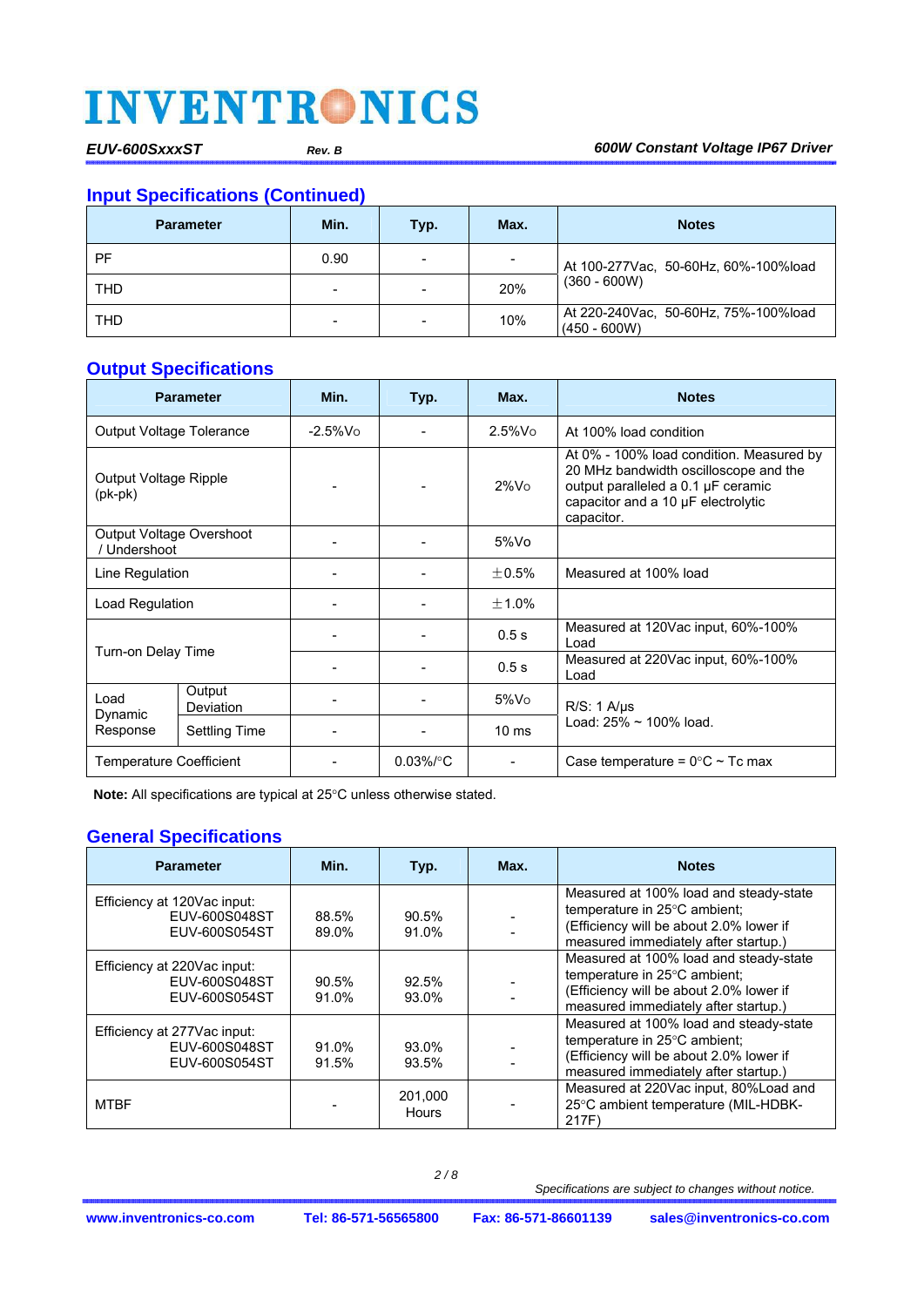#### **General Specifications (Continued)**

| <b>Parameter</b>                                                                           | Min.            | Typ.                                                           | Max.            | <b>Notes</b>                                                                                                 |
|--------------------------------------------------------------------------------------------|-----------------|----------------------------------------------------------------|-----------------|--------------------------------------------------------------------------------------------------------------|
| Lifetime                                                                                   |                 | 106.000<br>Hours                                               |                 | Measured at 220Vac input, 80%Load and<br>70°C case temperature; See lifetime vs. To<br>curve for the details |
| <b>Operating Case Temperature</b><br>for Safety Tc s                                       | -40°C           |                                                                | $+90^{\circ}$ C |                                                                                                              |
| <b>Operating Case Temperature</b><br>for Warranty Tc w                                     | $-40^{\circ}$ C |                                                                | $+75^{\circ}$ C | Case temperature for 5 years warranty.<br>Humidity: 10% RH to 100% RH.                                       |
| Storage Temperature                                                                        | -40°C           |                                                                | $+85^{\circ}$ C | Humidity: 5%RH to 100%RH                                                                                     |
| <b>Dimensions</b><br>Inches $(L \times W \times H)$<br>Millimeters $(L \times W \times H)$ |                 | $9.84 \times 5.67 \times 1.91$<br>$250 \times 144 \times 48.5$ |                 | With mounting ear<br>$10.83 \times 5.67 \times 1.91$<br>$275 \times 144 \times 48.5$                         |
| Net Weight                                                                                 |                 | 3320q                                                          |                 |                                                                                                              |

Note: All specifications are typical at 25 °C unless otherwise stated.

#### **Safety & EMC Compliance**

| <b>Safety Category</b>  | <b>Standard</b>                                                                                                                                                                                                                                                                              |
|-------------------------|----------------------------------------------------------------------------------------------------------------------------------------------------------------------------------------------------------------------------------------------------------------------------------------------|
| UL/CUL                  | UL8750, CAN/CSA-C22.2 No. 250.13                                                                                                                                                                                                                                                             |
| <b>CE</b>               | EN 61347-1, EN 61347-2-13                                                                                                                                                                                                                                                                    |
| <b>EMI Standards</b>    | <b>Notes</b>                                                                                                                                                                                                                                                                                 |
| EN 55015 <sup>(1)</sup> | Conducted emission Test & Radiated emission Test                                                                                                                                                                                                                                             |
| EN 61000-3-2            | Harmonic current emissions                                                                                                                                                                                                                                                                   |
| EN 61000-3-3            | Voltage fluctuations & flicker                                                                                                                                                                                                                                                               |
|                         | ANSI C63.4 Class B                                                                                                                                                                                                                                                                           |
| FCC Part $15^{(1)}$     | This device complies with Part 15 of the FCC Rules. Operation is subject to the<br>following two conditions: [1] this device may not cause harmful interference, and [2] this<br>device must accept any interference received, including interference that may cause<br>undesired operation. |
| <b>EMS Standards</b>    | <b>Notes</b>                                                                                                                                                                                                                                                                                 |
| EN 61000-4-2            | Electrostatic Discharge (ESD): 8 kV air discharge, 4 kV contact discharge                                                                                                                                                                                                                    |
| EN 61000-4-3            | Radio-Frequency Electromagnetic Field Susceptibility Test-RS                                                                                                                                                                                                                                 |
| EN 61000-4-4            | <b>Electrical Fast Transient / Burst-EFT</b>                                                                                                                                                                                                                                                 |
| EN 61000-4-5            | Surge Immunity Test: AC Power Line: Differential Mode 6 kV, Common Mode 10 kV <sup>(2)</sup>                                                                                                                                                                                                 |
| EN 61000-4-6            | Conducted Radio Frequency Disturbances Test-CS                                                                                                                                                                                                                                               |
| EN 61000-4-8            | Power Frequency Magnetic Field Test                                                                                                                                                                                                                                                          |
| EN 61000-4-11           | <b>Voltage Dips</b>                                                                                                                                                                                                                                                                          |
| EN 61547                | Electromagnetic Immunity Requirements Applies To Lighting Equipment                                                                                                                                                                                                                          |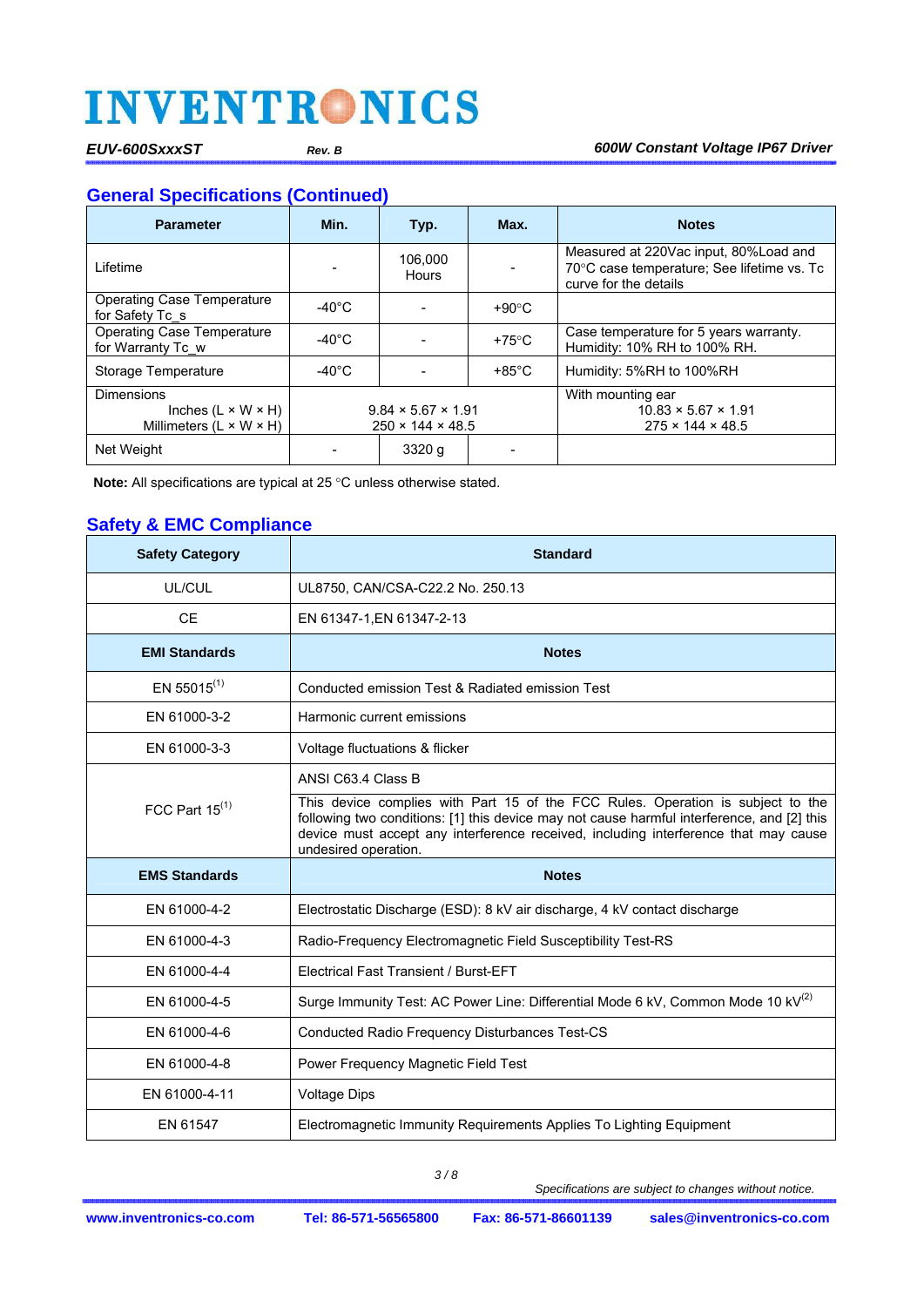- **Notes:** (1) This LED driver meets the EMI specifications above, but EMI performance of a luminaire that contains it depends also on the other devices connected to the driver and on the fixture itself.
	- (2) To perform electric strength (hi-pot) testing, the "GDT ground disconnect" (nut and metal lock sheet) on the driver end-cap should be removed temporarily to prevent the internal gas discharge tube from conducting (as allowed by IEC 60598-1 Clause 10.2). After testing is completed, these items must be reinstalled to restore lineto-earth surge protection and secure the end cap.

#### **Derating**







 *4 / 8*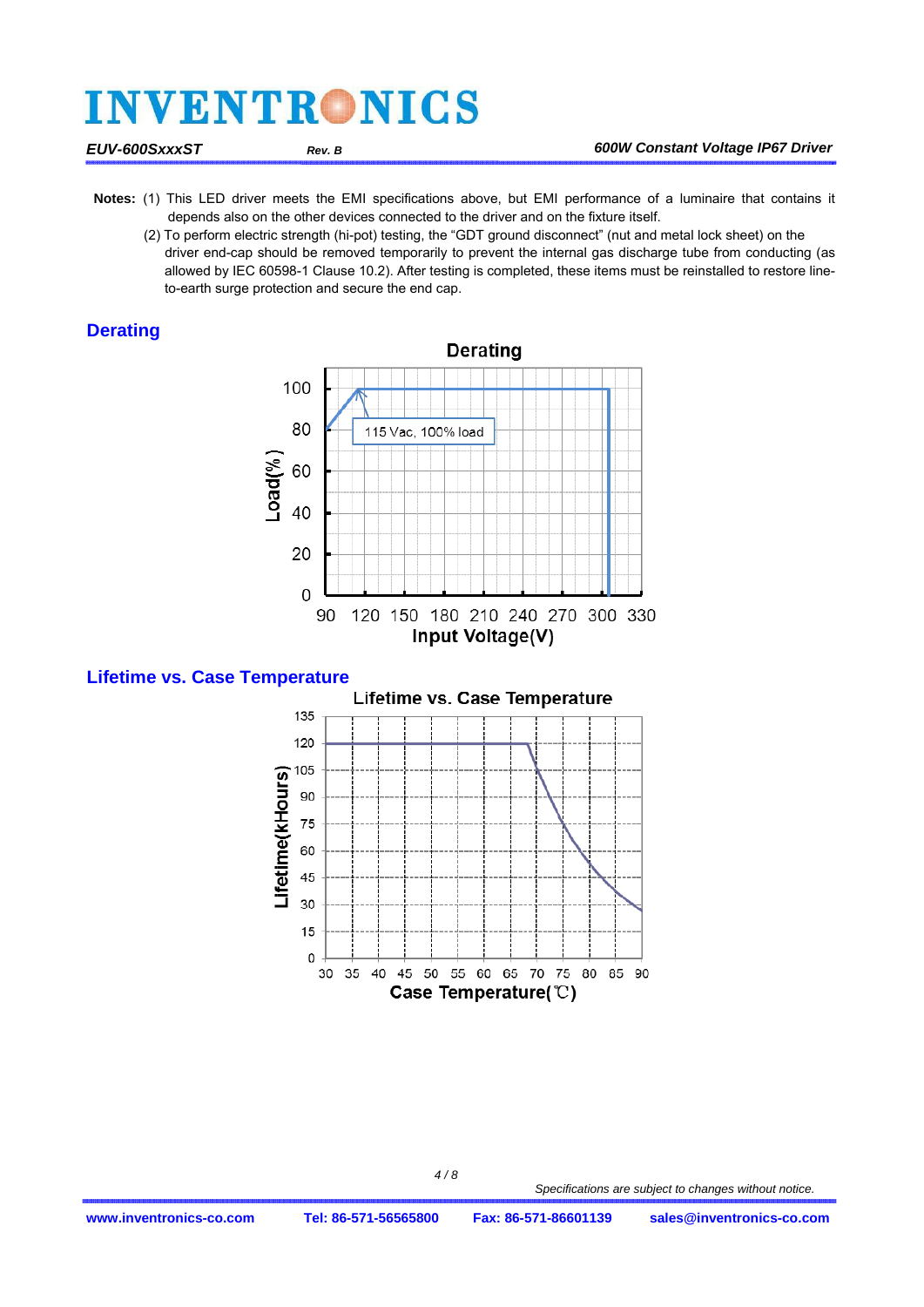#### **Inrush Current Waveform**





#### **Power Factor**

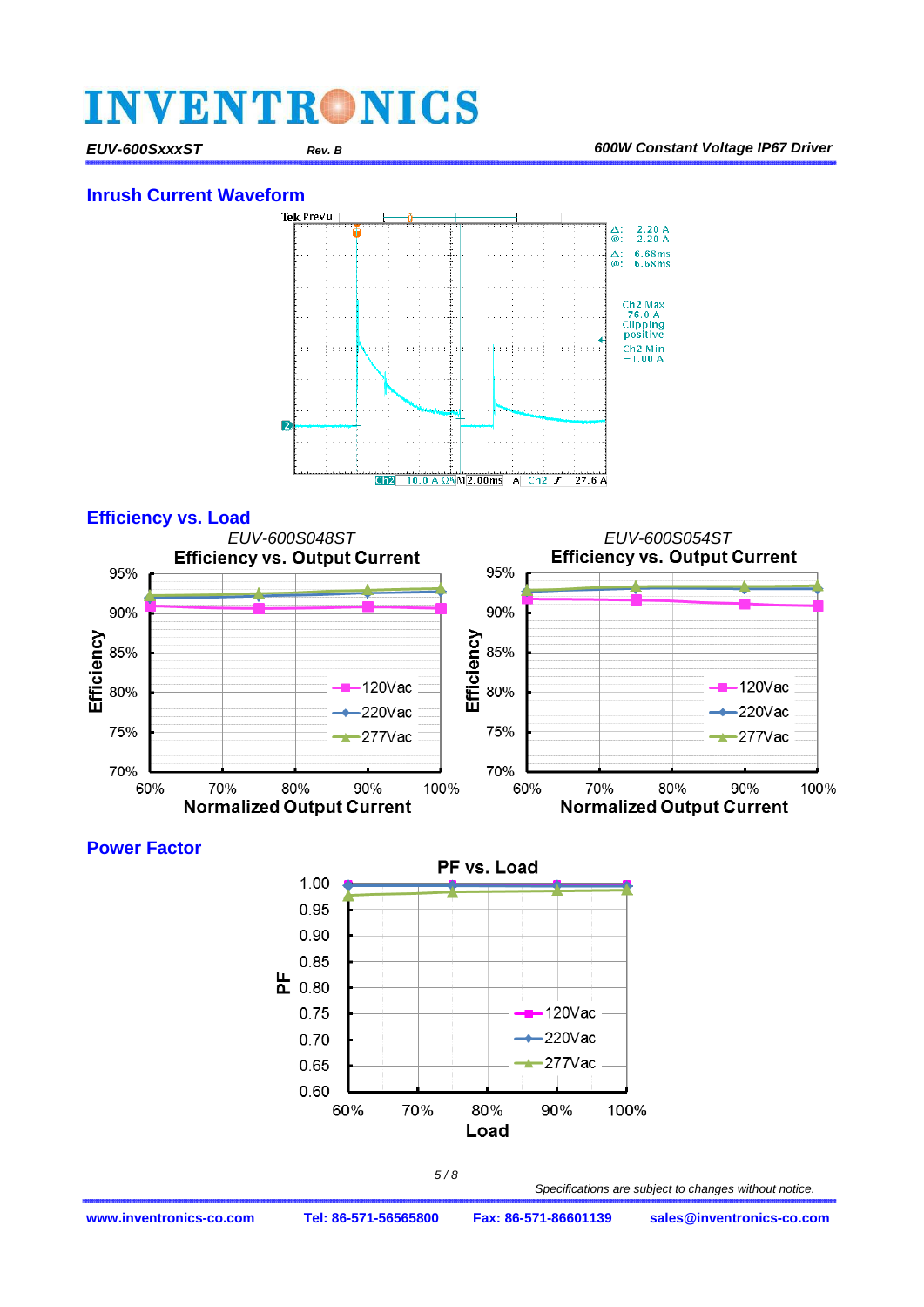#### **Total Harmonic Distortion**



#### **Protection Functions**

| <b>Parameter</b>                | Min.                                                                                                  | Typ.       | Max.       | <b>Notes</b>                                                                              |  |
|---------------------------------|-------------------------------------------------------------------------------------------------------|------------|------------|-------------------------------------------------------------------------------------------|--|
| <b>Over Current Protection</b>  | $105\%$ lo                                                                                            | $110\%$ lo | $120\%$ lo | Constant current limiting, recovers<br>automatically after fault condition is<br>removed. |  |
| Over Voltage Protection         | Limits output voltage at no load and in case the normal voltage limit fails.                          |            |            |                                                                                           |  |
| <b>Short Circuit Protection</b> | Auto Recovery. Constant current limiting, recovers automatically after fault condition<br>is removed. |            |            |                                                                                           |  |
| Over Temperature Protection     | Auto Recovery. Returning to normal after over temperature is removed.                                 |            |            |                                                                                           |  |

### **Mechanical Outline**

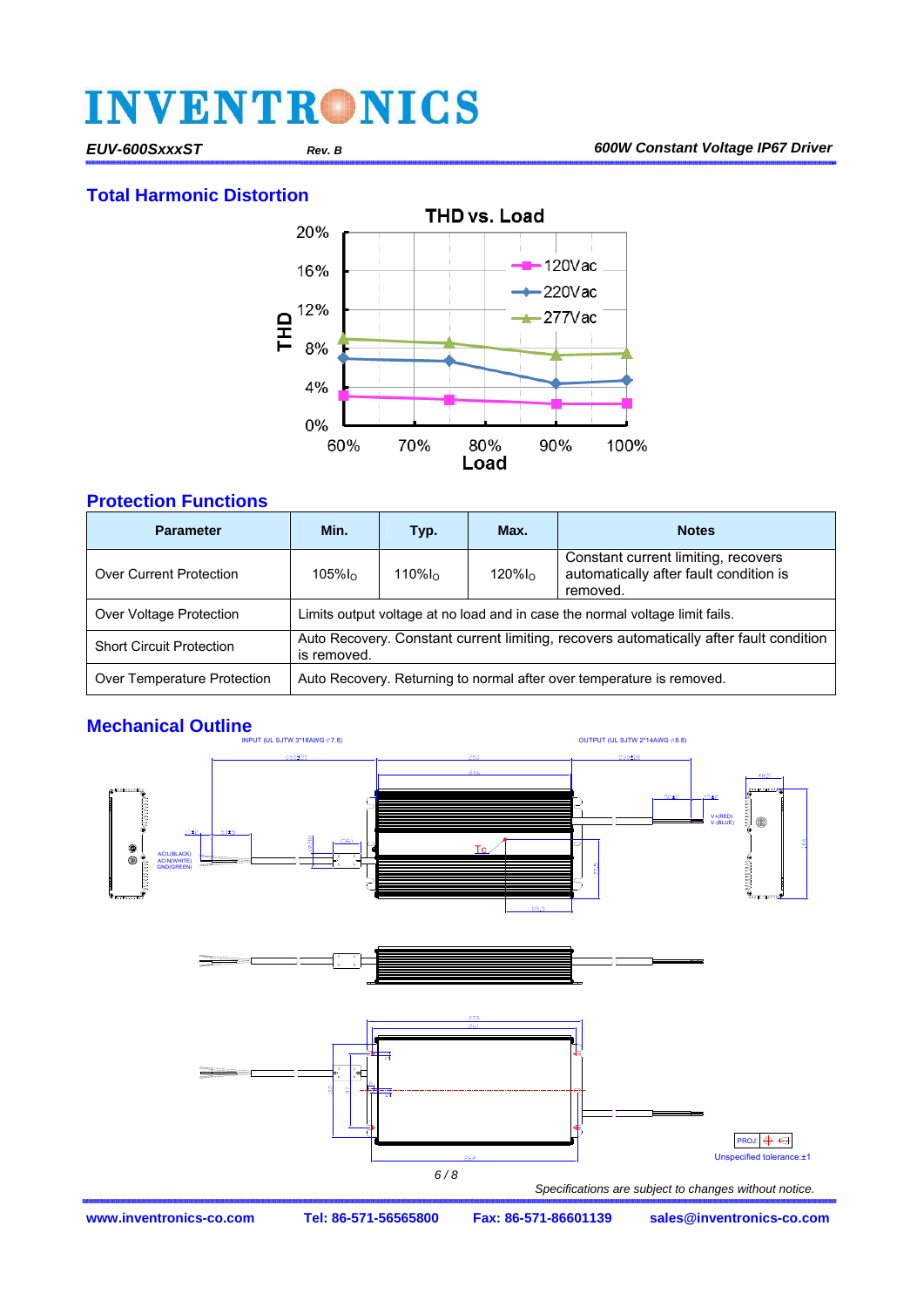#### **RoHS Compliance**

Our products comply with reference to RoHS Directive (EU) 2015/863 amending 2011/65/EU, calling for the elimination of lead and other hazardous substances from electronic products.

 *7 / 8*